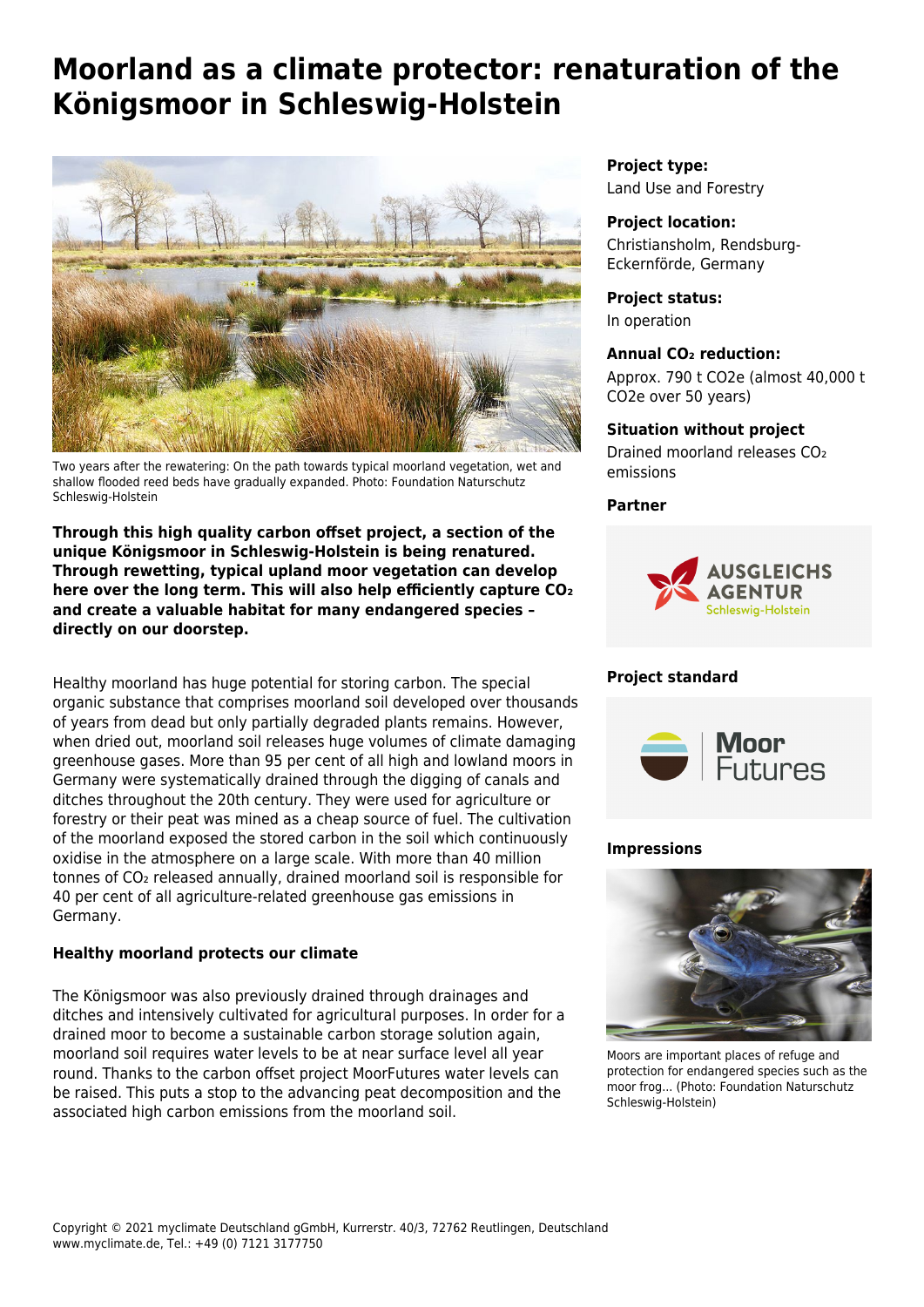#### **Biodiversity profits at the same time**

Highland moors are fed by rain water. They are characterised by the virtually constant presence of excess water. The multicoloured peat moss retains water like a sponge. As water-rich ecosystems, moors are habitats for endangered species such as short-eared owls, herons, moor frogs, cotton grass and also "carnivorous" sundew. Renaturation promotes biodiversity while also improving flood protection, water pollution control and the microclimate.

**Highland moors are fascinating habitats with enormous biodiversity. The rewetting of the Königsmoor is a great opportunity for private individuals, companies or institutions to support regional climate protection immediately on location.**

**Ute Ojowski, CEO of Ausgleichsagentur**

## **Project implementation**

The areas in the Königsmoor were acquired by the Stiftung Naturschutz Schleswig-Holstein (a foundation for nature conservation) and were switched from an intensive to an extensive management without the use of fertilisation. However, the negative impacts of the drainage resulting in the decomposition of the peat and the release of greenhouse gases – cannot be stopped in this way. For a complete renaturation, all ditches and drainages in the moor must be closed and flatwalls made from peat must be constructed. They keep the rain water, which is then stored in the peat, inside the moorland. In this way, the moor remains wet in the dry summer months, too.

By obtaining MoorFutures certificates, private individuals, companies and institutions can take part in the financing for the implementation of the project. The carbon offset project standard MoorFutures was established in 2012 as the world's first carbon certificates for rewetting moorland by the three moorland-rich German states of Mecklenburg-Western Pomerania, Brandenburg and Schleswig-Holstein in a partnership. The implementation of this project and the scientific monitoring of the impact on the climate is coordinated and financed by Ausgleichsagentur Schleswig-Holstein, a full subsidiary of the Stiftung Naturschutz Schleswig-Holstein.

This project contributes to three SDGs:



The highland moor will be restored to its original condition as a water-rich ecosystem.



Damaging greenhouse gases will be trapped and no longer released into the atmosphere.



… "carnivorous" sundew … (Photo: Foundation Naturschutz Schleswig-Holstein)



… large heath butterfly … (Photo: Henrik Manthey)



… short-eared owl … (Photo: Henrik Manthey)